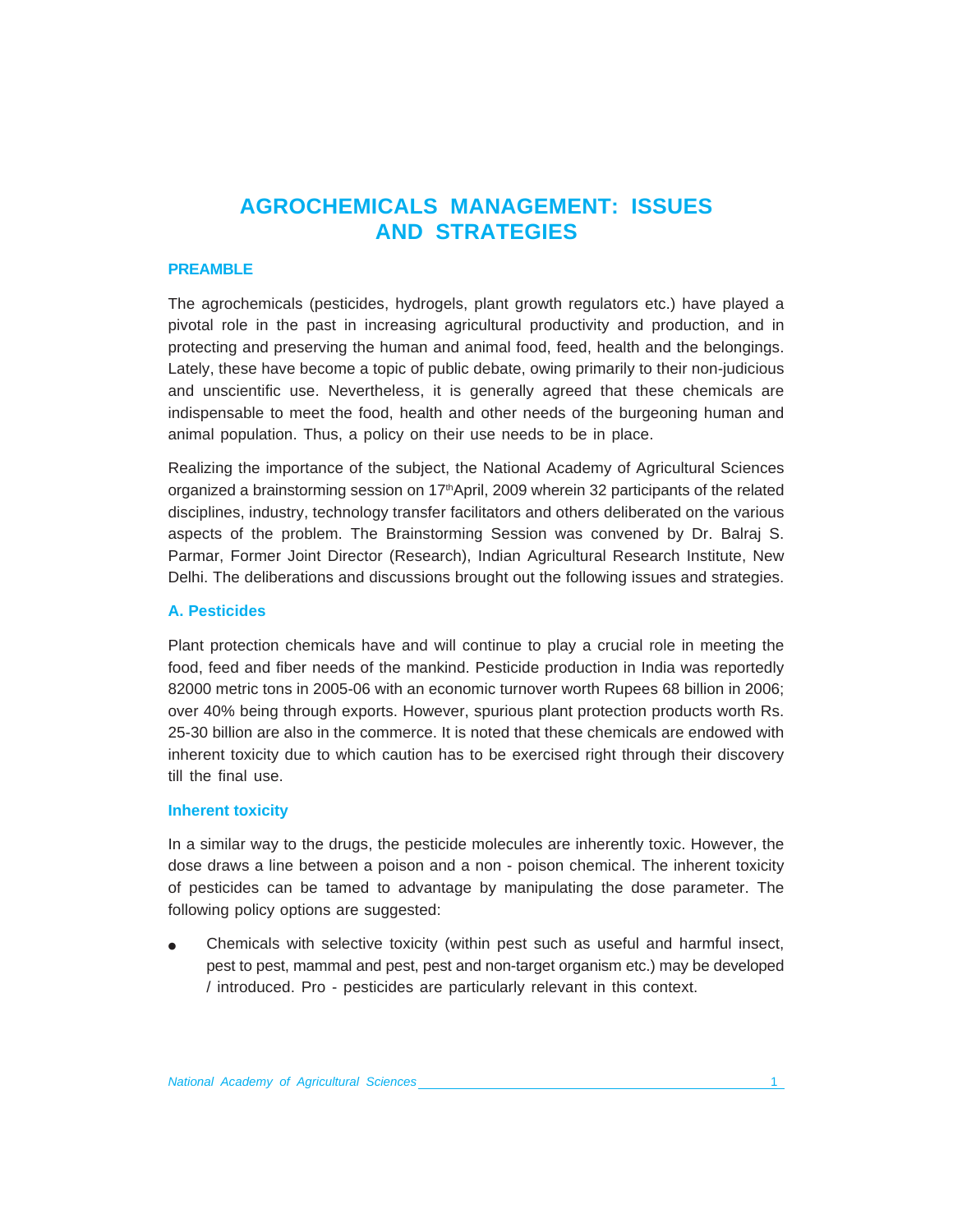- Development / promotion of high potency chemicals / products based on particularly the natural molecules as prototypes to develop the safer synthetics need encouragement. Integration of biorational approaches with the modern tools such as computer -assisted molecular modeling, quantitative structure activity relationship etc. is suggested.
- Bio-pesticide/bio-regulator option needs to be developed and promoted.
- Development or identification of formulants and/ or auxiliaries that reduce the pesticide dose to mitigate its toxicity needs to be encouraged.
- The allelopathic observations in nature need documentation and exploration to arrive at viable practical options.
- An indiscriminate use needs to be discouraged by encouraging a need based application, such as through integrated pest management, based on economic threshold level of the pest.
- The incorrigible problematic products need phasing out.

## **Improved utility of limited molecules**

Discovery of newer molecules has reached a stage of near saturation. Many newer molecules may not be anticipated in future. Those available will have to be employed judiciously to get the best out of them. Similarly, strategies need to be put in place to mitigate the problems of pest resistance, resurgence and outbreaks of secondary pests. The suggested approaches are:

- Development and promotion of pesticide mixtures.
- Development and use of pesticide adjuvants, such as synergists.
- Integrating the use of synthetic and natural pest control chemicals, products and other agents including situation specific use of genetically engineered crops and microbes.
- Evolving appropriate application strategies (ex. product rotation).
- Critical appraisals on continuance or otherwise of generic products of proven utility in the national context.

### **Protection of useful forms of life**

Safety of a chemical to all the useful forms of life is a pre-requisite to its use as a pest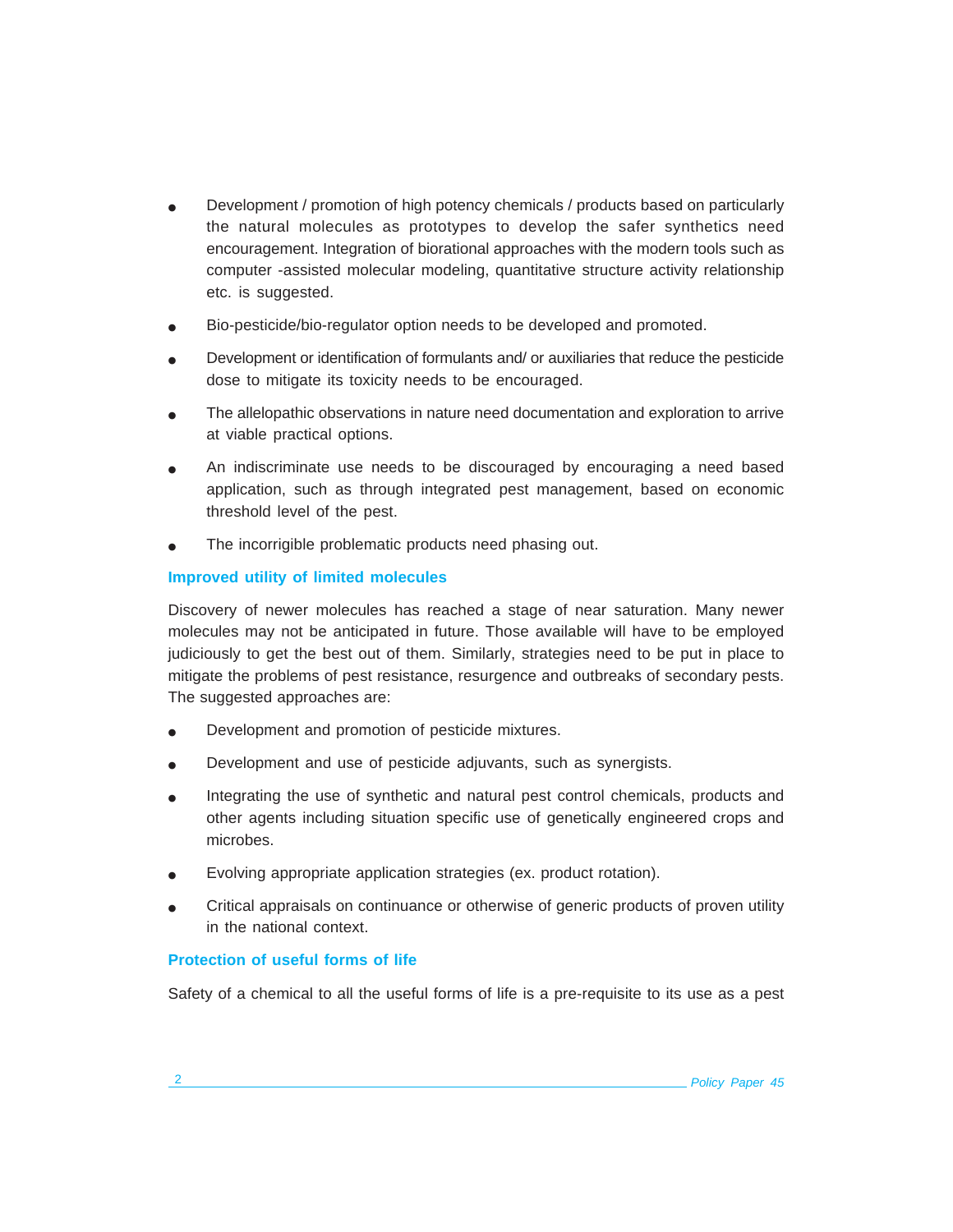management tool. Humans, other mammals, avian, useful insects, natural enemies of pests, flora and fauna have to be protected at all cost to ensure conservation of the biodiversity; at least the useful ones. The following safety measures are suggested.

- Compliance to the environmental and ecological safety norms needs to be ensured.
- Non target organisms (humans, wildlife, useful insects, natural enemies of pests, aquatic organisms, flora-fauna, etc) may be identified for each region of chemical and non-chemical inputs in the country to enable strategy for their protection.
- Science backed strategy for protection and promotion of the natural enemies of pests needs to be evolved, comprising use of selectively safe chemical molecules, training on identification and monitoring of the natural enemy, establishing threshold limits on crop / pest, maintaining thresholds through need based extraneous introductions, mass multiplication and easy availability of the agent, etc.
- Monitoring of the toxic residues in plant and plant derivatives, animal based food and feed, and environment may be made mandatory.
- Good agricultural practices (GAP) are to be defined for each crop with respect to use of chemicals, ensuring compliance.
- Establish and specify the maximum residue limit (MRL) and the waiting period for each chemical-crop combination in practice and ensure compliance.
- The safe limits for every non chemical- crop combination in practice be established and compliance ensured.
- Monitoring programmes to ascertain the environmental load of finer (micro-, nanoand pico-meter) sized toxic particles need initiation and their implication in human and animal health established.
- The fate and long- term impact of auxiliaries (adjuvant, formulants etc.) on environment quality, mammals, avian, various other non- targeted, particularly the useful organisms needs to be researched and a data base created for future reference and use.
- The occupational, consumer and user risks associated with a chemical may be highlighted separately for men, women and children. Cumulative risk needs to be evolved for all the products in use from a class and not just individual products.
- Decontamination and detoxification strategies for different chemicals in different matrices and environment components need development and implementation.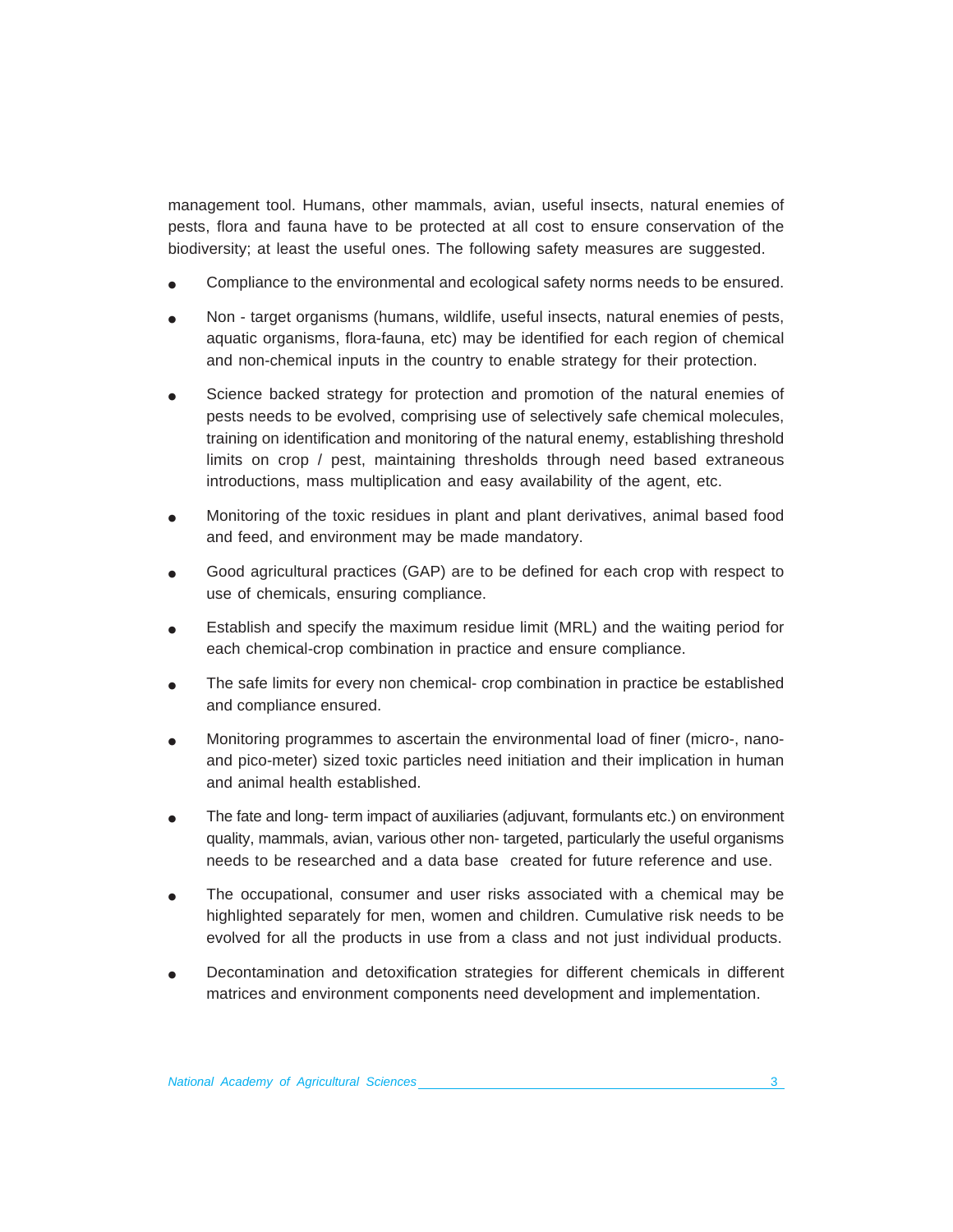Emetic addends for pesticides to induce vomits in accidental or intentional intakes need to be evolved and used.

### **Bio-pesticides**

Bio-pesticides, either alone or along with the chemical products are projected as a promising input for pest control. The policy options have to not only take into account their utility but also ensure steps for overcoming the limitations to sharpen their teeth for sustained effectiveness.

- The concepts of bioregulatory and organism based pest control need development, sharpening and promotion with a particular reference to the organic agriculture.
- Focused efforts to develop economic, efficient and safer products are needed, exploring novel approaches to formulate microbial agents in view of their distinct requirements.
- Pest target sites more amenable to biomolecules need identification for improving the pest management efficiency.
- Standard and stable products with improved knockdown, kill and shelf and field lives need development and promotion.
- Development and promotion of viable combination products based on synthetic and natural materials deserve encouragement.
- **•** Efficient and economically viable technologies for the multiplication of microbes need development and promotion.
- Special attention may be accorded to chemicals of microbial and aquatic fauna origin in various pest management applications.
- A critical appraisal of the slow adoption of bio-pesticides by consumers may be undertaken and the constraints addressed.

#### **Pesticide Formulations**

Formulation science has progressed tremendously during the past over three decades or so. However, the art of formulation is still a closely guarded money-minting secret of the industry. In view of the limited scope of developing newer molecules and products, the subject of formulation has attained a pride of place in pesticide science. The following activities will help to acquire a leadership role in this field.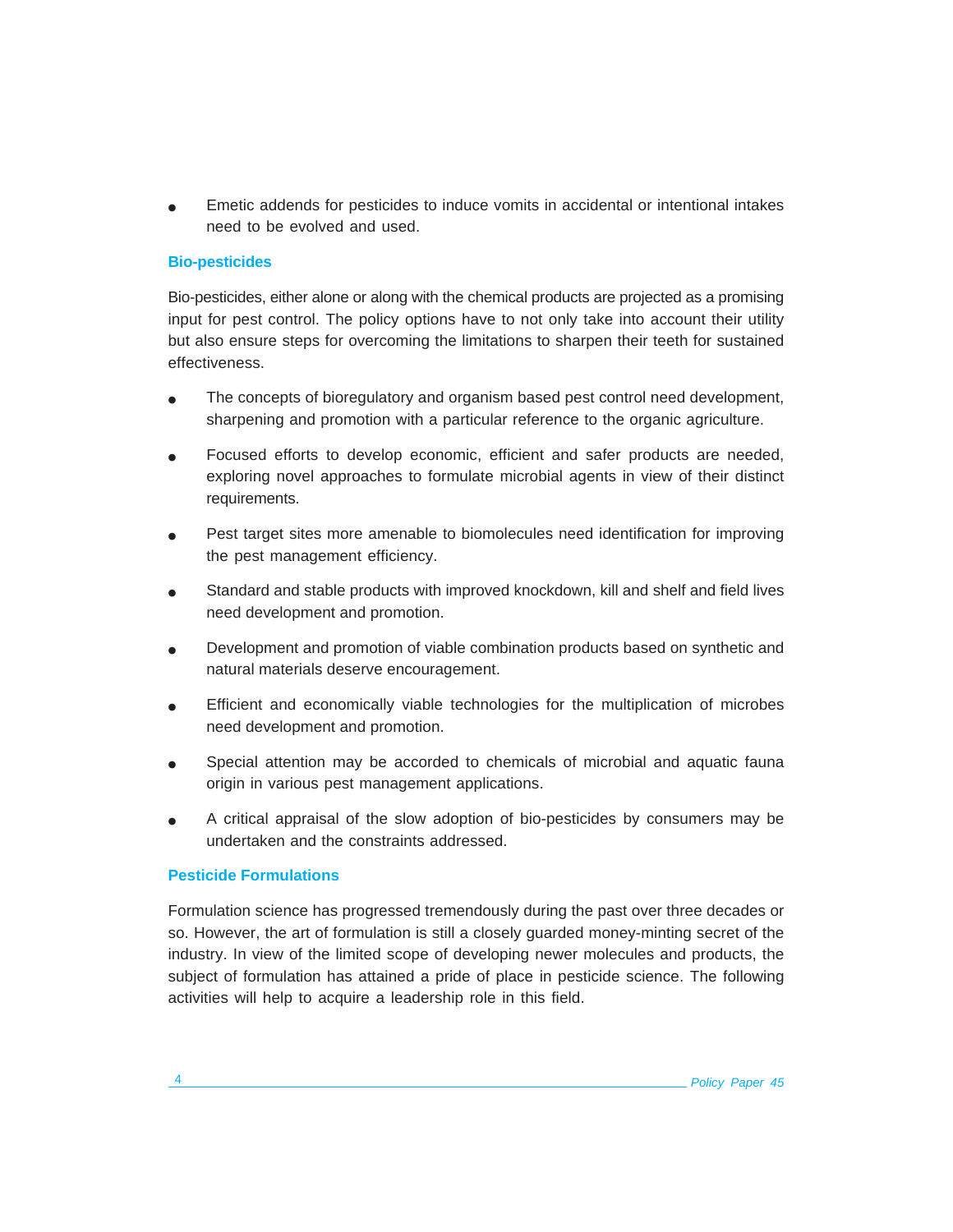- Formulation research, teaching and development need strengthening in the National Agricultural Research System.
- Novel approaches to formulate pesticides, particularly the bio-pesticides and microbial agents may be given a special attention keeping in view their distinct requirements.
- Development and use of environment-friendly products and technologies needs specific encouragement.
- Special attention needs to be accorded for the improvement of shelf and field lives of the biomolecules and biopesticidal organisms, particularly through protection of the active ingredient such as by encapsulation or otherwise, for sustained release or mitigated physico-chemical degradation, or inhibition of the metabolic activity of the organisms.
- A high priority needs to be accorded to research on development of indigenous and safer auxiliaries and formulants.
- National policy on the development and use of multi-pesticide formulation as well as multi-formulation pesticide mixtures is suggested, defining particularly the number of ingredients to be allowed.
- The specifications and methods of analysis, particularly for multi-phase products, need to be prescribed.
- All approvals for the use of pesticide mixtures must specify antidotes and the method of their use.
- Field performance data under different agro-climatic conditions may be made obligatory for the mixed formulations.
- Application technology needs to be developed to cope up with the requirements of modern high potency products, extremely low application doses, safety needs etc.
- Compliance to the application schedules, guidelines and precautions may be enforced in letter and spirit.
- A network of qualified and certified dealers, applicators etc. may be created to promote quality products and to minimize performance related complaints at the field level, and made available for a reference and use by all concerned.
- Research backed practices for the joint application of chemical and non chemical inputs may be explored to improve economy, safety and efficiency of pest management.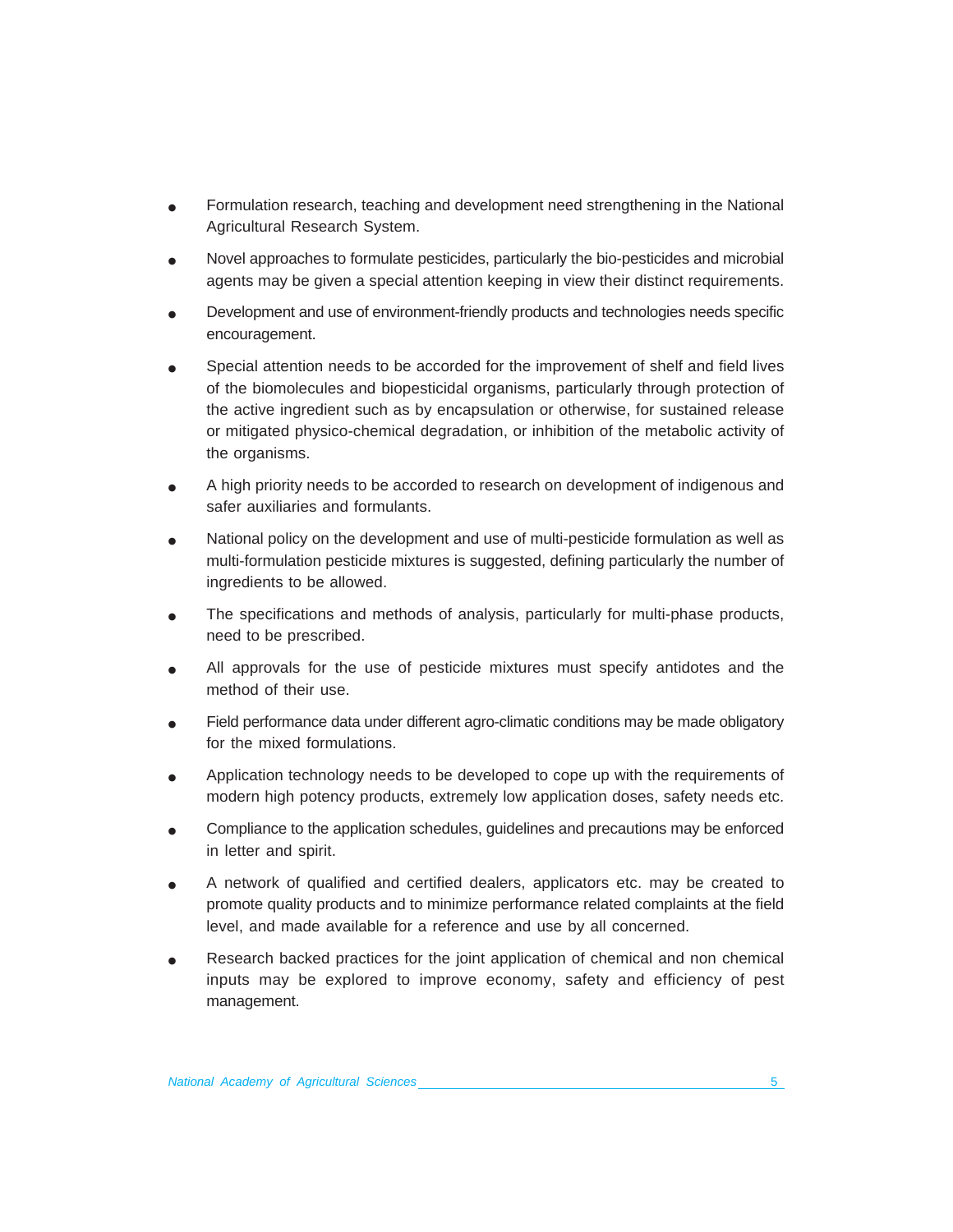### **Handling, storage, transportation**

The importance of proper care in the handling of pesticides hardly requires an emphasis. Realizing this, the guidelines to handle them at different stages have been prescribed and are available. Proper enforcement of these guidelines is essential.

- Compliance to the prescribed schedules and guidelines for handling, storage, packaging, transportation, etc. of the technicals and the formulations may be enforced from the time of manufacture till impact assessment, with effective deterrents against casual approach.
- Innovative and effective handling equipments and devices (convenient protective clothing, shoes, eye glasses, masks, weight lifting pads etc.) that are readily adoptable under the harsh tropical weather conditions of the country may be developed.

#### **General regulatory issues**

The different enactments relating to pesticides are enforced through different ministries such as agriculture, health, chemicals and others. Quite often, a coordinated effort is lacking, leading to debate on the continuance or otherwise of the current system. Streamlining of the system is warranted.

- The contemporary and not individual interest of the consumer, producer and government in the national economy and trade needs promotion.
- The consolidation and rationalization of the acts and the regulatory agencies is required. Single nodal agency like the United States-Environment Protection Agency addressing to all aspects of plant protection chemicals including harmonization of laws, is suggested.
- The draft of the newly proposed Pesticides Act requires a critical public and scientific scrutiny before its enactment by the Government. The interests of the first registrant of a product, who incurs heavy costs to comply with the registration requirements, need due protection through stringer guidelines for repeat registration. Several other issues such as an independent national system to undertake product appraisals to recommend uses, safety checklists in conformity with FAO guidelines, re-registration guidelines for good generic products, heading of various technical committees by agrochemical experts and not general agricultural experts etc. need a logical and unbiased resolution. Input by organizations such as Society of Pesticide Science, India may be useful in resolving the issues.
- Implementation and not merely the enactments need to be ensured.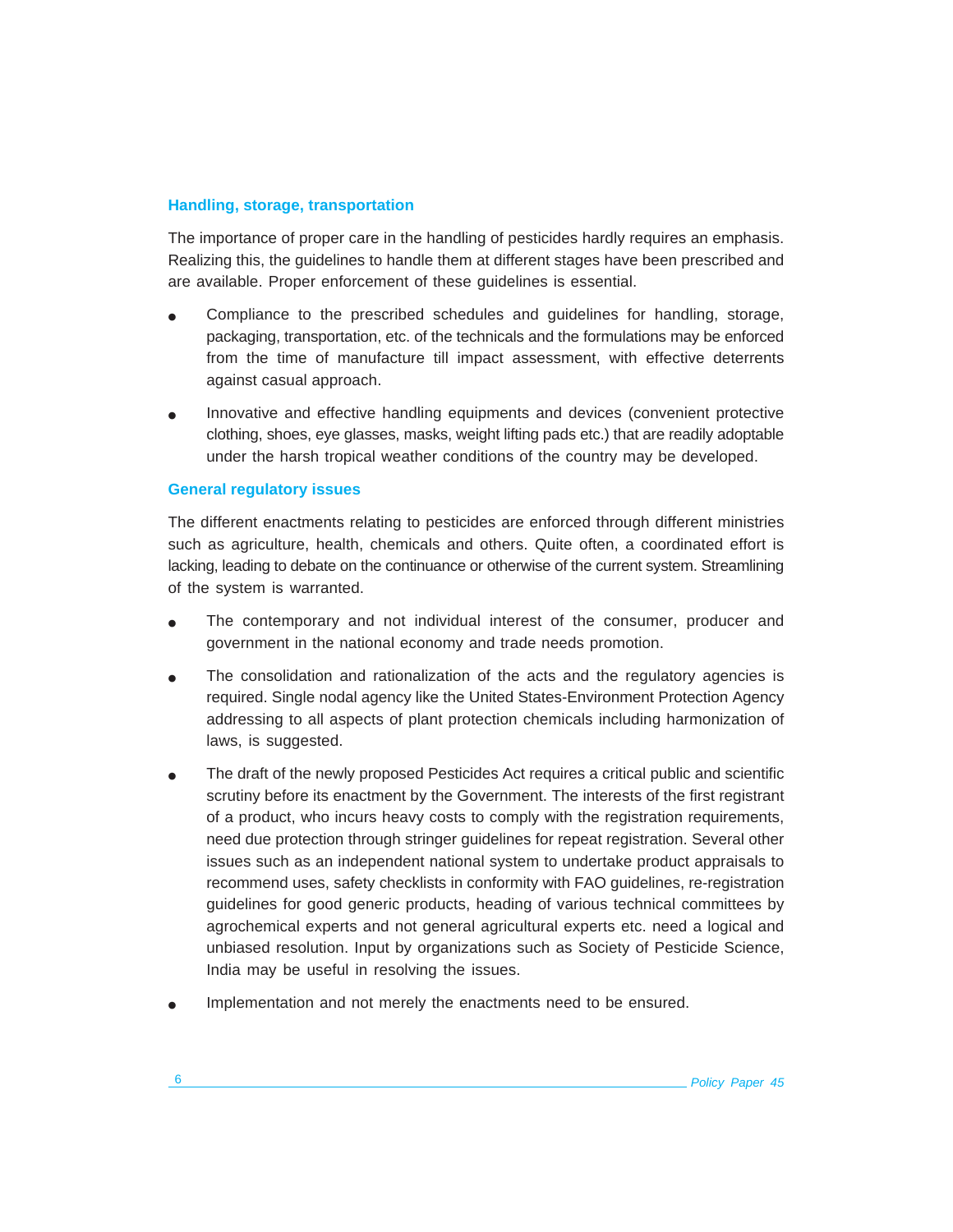### **Quality issues**

**A quality product to the maximum satisfaction of the consumers has to be the watchword of any production system. Quality must, therefore, be ensured at all costs. It is suggested that :**

- Quality control and quality assurance set up and its *modus operandi* may be defined*.*
- Good manufacturing / handling practices and quality may be made a watchword in every aspect of product development and domestic and international trade.
- The quality parameters and their limits need to be prescribed carefully keeping the prevalent national conditions and capabilities in view. These should not merely be a copy of the international standards.
- An independent and unbiased set up may evaluate and authenticate the quality parameters and the test methods before their adoption as national standards.
- A network of test and certification systems with established credentials of men and machines (accreditation, international recognition, etc.) may be created.
- Quality may be enforced through accountability of the erring party in a time bound manner.
- Reliability of the quality assurance statement on the product package may be ensured.
- Strong and unified statutory provisions for product quality and its assurance need to be established and implemented.
- Illicit trade in the products of doubtful origin must be curved.
- Claims through tailored analysis reports, false label information, duplicate labels, etc. may be treated as serious offences.
- Law must curb fraud including the deceit and adulteration.
- Penalties may be streamlined to serve as effective deterrents.
- Impediments to the national resolve to set the matters straight may be dealt with strictly.

### **Environmental interactions**

Introduction of the man made chemicals into the environment is only a part of the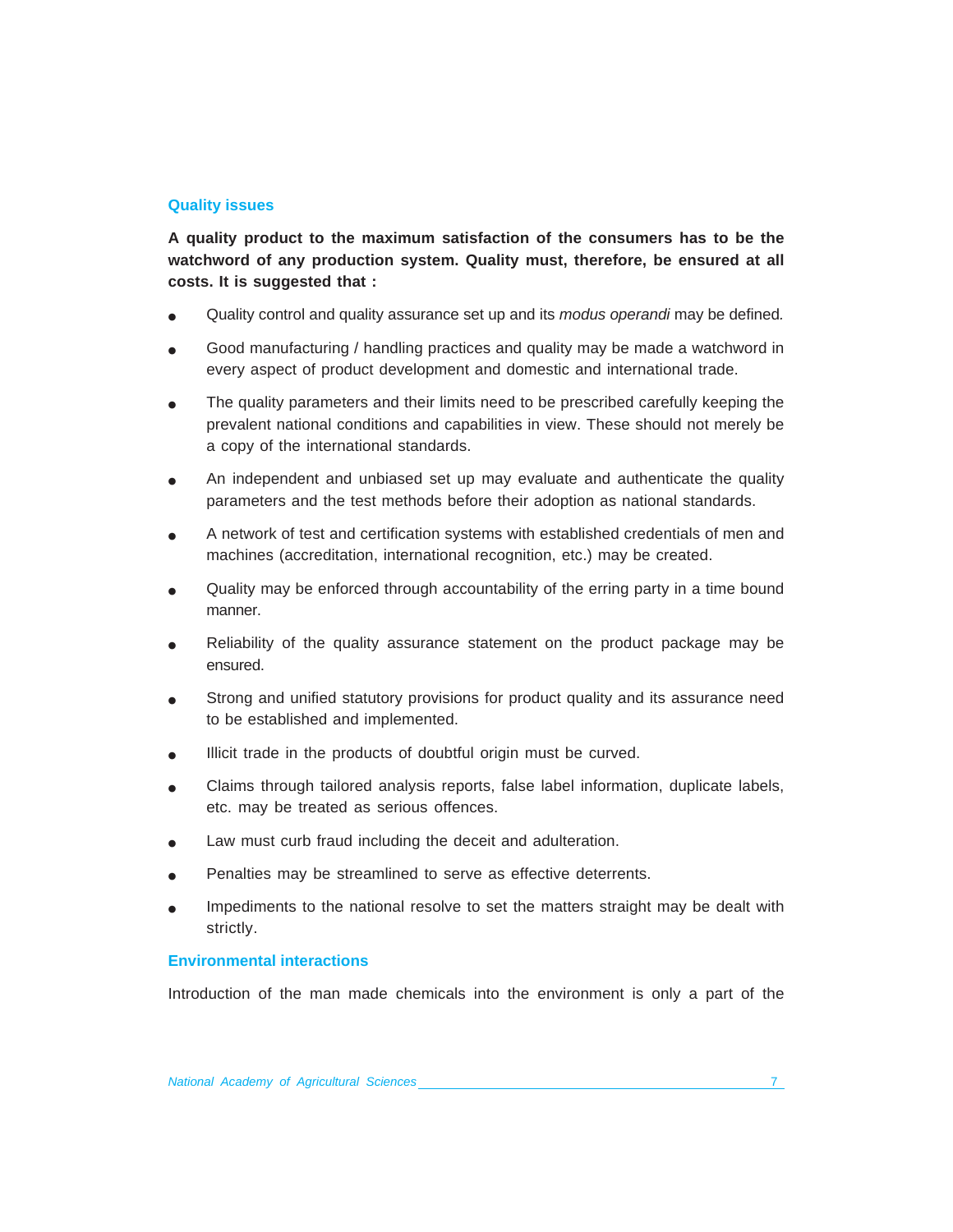problem. Besides, there is continuous introduction of a number of natural emissions from various flora and fauna. The natural chemicals interact not only amongst themselves but also with those introduced from the extraneous sources. These interactions need an investigation for a proper understanding.

- Information on the interaction amongst chemicals introduced naturally in the environment through various plant and animal emissions and their impact on plant or mammalian systems (ex. allergenic effects) needs to be generated.
- Joint action / toxicity of natural chemicals (constituents of plant or animal products) with those introduced extraneously into the environment and their impact on plant or animal systems (ex. synergistic toxic effects of special concern) may be investigated and areas of concern identified.

#### **Consumer awareness, disposal /decontamination**

Consumer awareness is vital for the health of a progressive society. Both the positive as well as the negative effects of chemicals must be known. In particular, awareness on the shelf and field lives of chemicals, their quality, use spectrum, disposal, decontamination, handling of accidental poisoning cases, various antidotes etc. is paramount.

#### *Consumer awareness and care*

- Consumer awareness on the different aspects of chemicals such as product quality, use, activity spectrum etc. through various government, non-government and private agencies needs to be created.
- An effective consumer care system must be put in place.
- Deterrents for preventing customer cheating may be enforced.
- Devise mechanisms and deterrents for preventing the foul play by any of the industry, consumer or the government.
- Symbolic labels may be designed and prescribed for illiterate masses. In printed matter, use of vernacular language and readability of the font size ought to be ensured.
- Training on handling of the chemical accidents may be imparted at basic level along with an easy and assured access to first aid and antidotes.

#### *Disposal / decontamination*

Parameters (concentration, physico-chemical character, etc.) to govern disposal/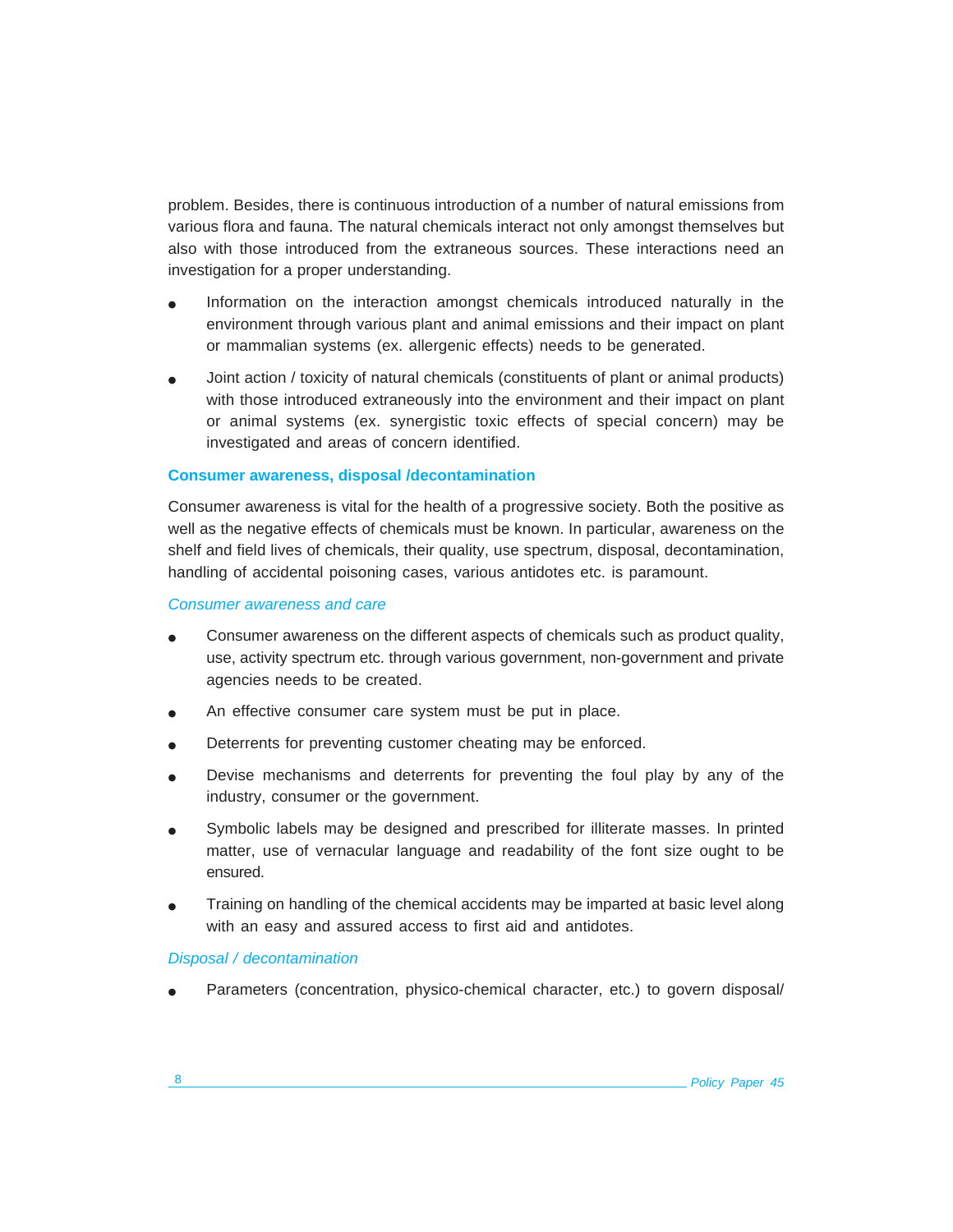decontamination strategy on the chemical wastes (chemical, photochemical, biological, etc.) may be defined and the specifications prescribed.

- Parameters for choice of the disposal structures (*kacha*, concrete lined, polyethylene lined, etc.) may be prescribed to regulate environmental introductions.
- Guidelines for the safety of the below ground systems need to be established and prescribed.
- Destruction and removal efficiency (DRE) of incineration plants should quide choice for disposal of different chemicals.
- Formation of the toxic dioxins during incineration must be monitored.
- Research base for developing efficient disposal, effluent treatment and decontamination technologies needs to be strengthened.
- Guidelines for the disposal, recycling and reuse of containers / container materials need to be developed and implemented.
- Development and popularization of decontamination strategies applicable for different products in diverse situations may be taken up on priority.

#### **B. Agricultural Chemicals other than Pesticides**

#### **Nitrification inhibitors**

In view of the low N use efficiency of nitrogenous fertilizers the world over, particularly the tropical regimes, the use of nitrification inhibitors offers a viable option to check their wastage coupled with the environment protection. These deserve a very serious consideration for their promotion and use in Indian agriculture.

- Situation specific use of nitrification inhibitors with nitrogenous fertilizers may be made mandatory after ensuring toxicological safety, environmental compatibility and economics of their use.
- Indigenous products (both botanical ex. karanjin from *Pongamia glabra* and synthetic ex. furfural derivatives) and technologies need preferential promotion.
- Region and crop specific use packages are required to be formulated and promoted.

#### **Seed coats**

Seed coats are already being promoted by the multinationals as a monopoly item to provide quality seeds. There is a need to develop these materials indigenously.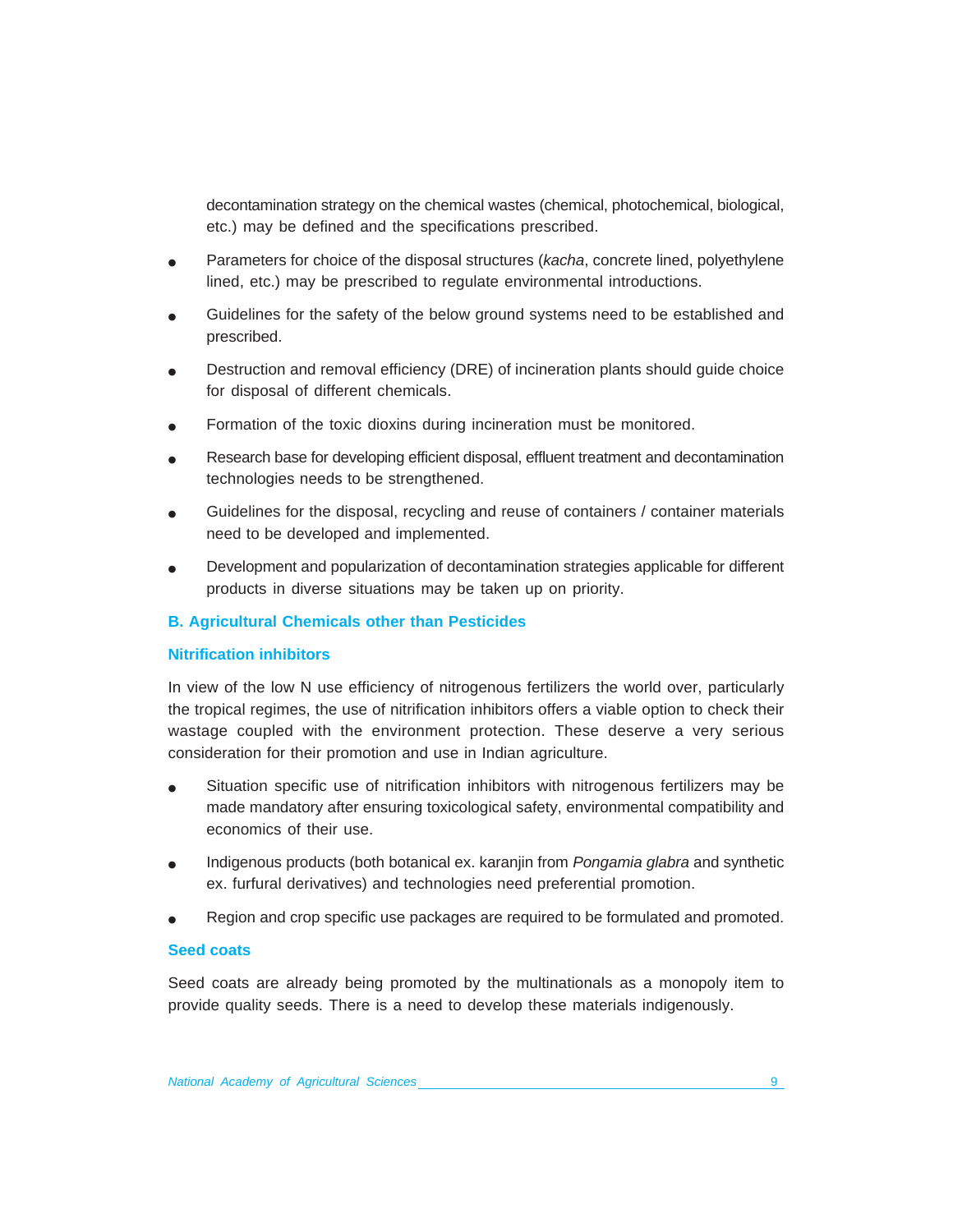- Coats for enhancing seed quality and crop establishment in different environments deserve promotion.
- Their role in mitigating the effect of harsh environment needs to be specifically highlighted for consumer attraction.
- Development of seed coats including those incorporating bio-pesticides is suggested, the latter particularly for organic agriculture.
- Seed coats as situation specific aids to synchronize germination / flowering of male and female parental lines to promote effective fertilization in problematic crops needs exploration in crop breeding / seed production programmes.
- Methods and standards to assess the quality of seed coats may be developed.
- The multifarious utility of incorporating nutrients (particularly micronutrients, lime, sulphur, and plant growth promoters, etc.), colorants and other plant cultivation or growth aids in coats needs exploitation.

### **Hydrogels**

The role of hydrogels in enhancing crop quality and productivity along with increased input use efficiency and improved soil physical environment has brought them to the fore for use in future agriculture. These deserve a serious attention.

- The use as a tool to conserve water, and improve soil physical environment, water and agrochemical use efficiency and crop quality and productivity deserves a serious attention and a policy consideration for a large scale promotion.
- Educate consumers on the multiple benefits from their use.
- Development of innovative methods for production of the xerogels needs to be taken up on priority, addressing particularly to minimize water consumption and an energy efficient water removal during production.
- A uniform standard is required to affix swelling during product development to enable comparison amongst different products. Specific report on saline absorbency under load (AUL) may be prescribed.
- Establish limits and prescribe methodology for monitoring of the unreacted reactants (residual monomer, cross linker etc.) in the industrial effluent.
- Focus researches on natural polymer materials that yield final product of high gel content and minimum sol fraction and residual reactants.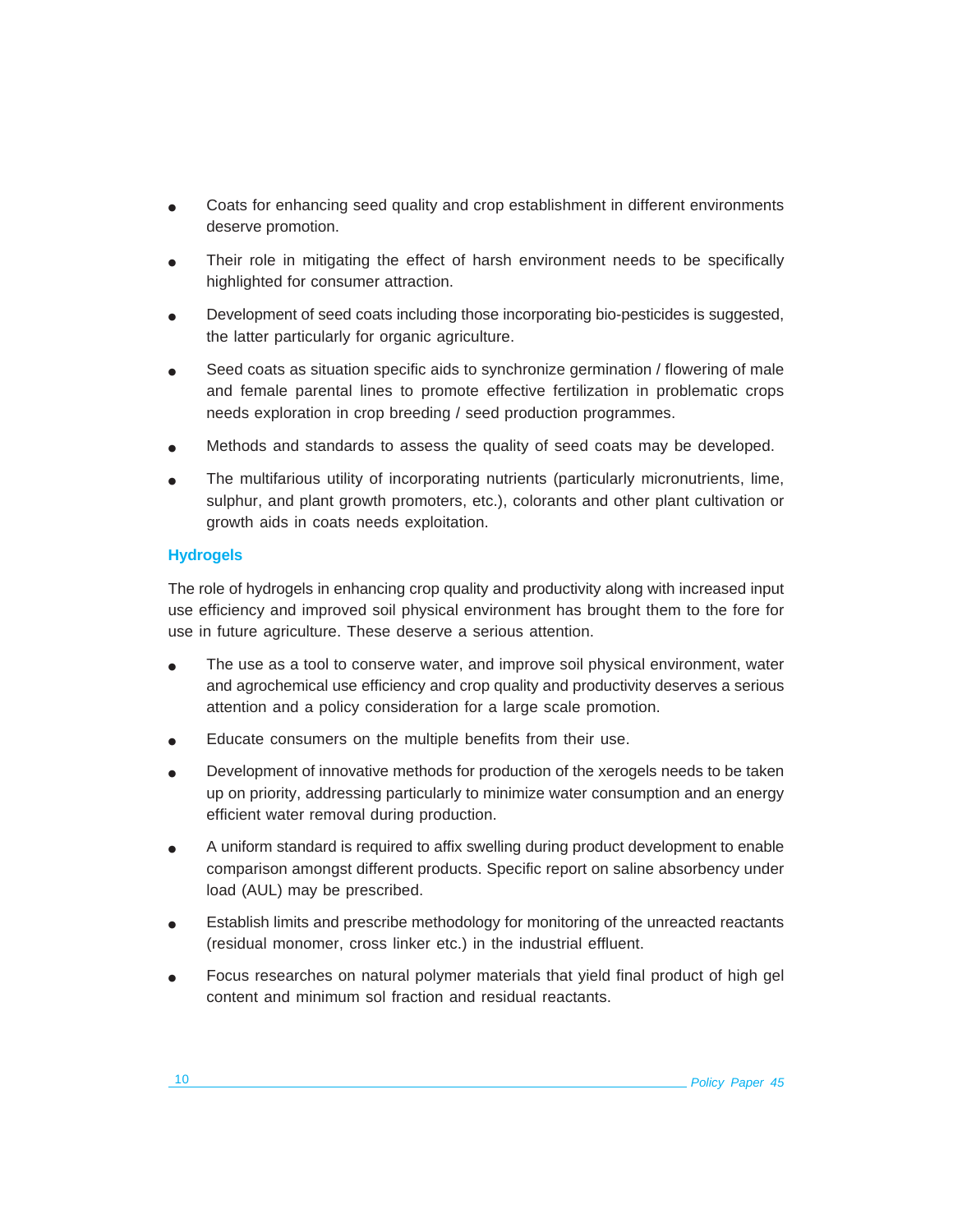### **Plant growth regulators**

Plant growth regulators are finding increased application for improved plant development and crop yields. There is need for:

- Development of indigenous products and technologies.
- Information and database on products, their utility, and use and safety aspects may be generated.
- Explore sustained release formulations for use.

### **Chemical hybridizing agents**

Heterosis breeding being critical for increasing crop productivity, deployment of chemical hybridizing agents would enlarge the pool of parental lines for developing F1 hybrids.

Use deserves promotion and evaluation for any possible undesirable effect.

#### **Value adders**

Several chemicals are added to the agricultural produce to improve look, shelf life, freshness and other customer attracting parameters. The real worth of several such materials deserves a critical appraisal in the national context. It is high time to put in place a national policy on such materials.

- Chemical and nutritional profiles of naturally and artificially ripened agricultural commodities and produce need to be generated.
- Safety standards may be laid for the residual agents left in the artificially ripened produce.
- Establish safety of treatments (waxes, chemical dips etc.) given to improve the look and shelf life of the produce for better marketing.

### **C. Technology, Trade, IPR etc.**

#### **Technology development and promotion**

- Development and use of indigenous technologies and products may be encouraged.
- Knowledge-based linkages amongst research organizations, industry, regulatory agencies and other stakeholders may be established and promoted.
- Utilization efficiency of national infrastructure in generating newer products and technologies needs improvement.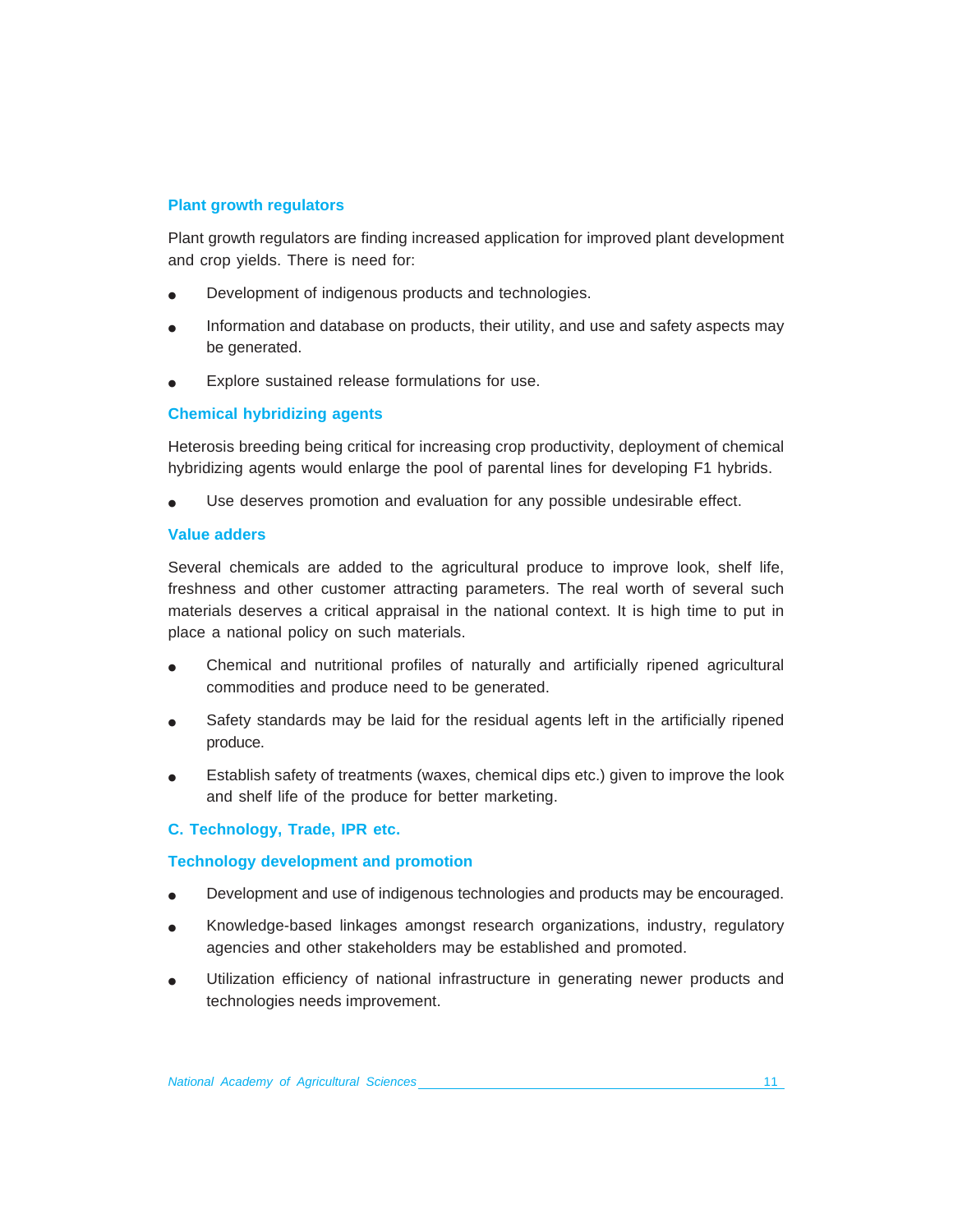- Develop methods and technologies that mitigate the unwanted natural emissions from the living or dead plants, animals and other organisms.
- Both the bench and pilot scale technology packages need due recognition for technology transfer.
- Domains of small-scale entrepreneurs need to be clearly defined and protected.
- Underline that input as research is only about 5 % of the technology package. Innovation (75%) and development (20%) constitute the rest and fall in industry's domain.
- Create awareness that no single institution can possibly provide the total information, often sought in a technology package.
- A fixed percent of industry's turnover must be ploughed back into research and technology development endeavors. Similarly, government must increase investment in research and technology development with due accountability.

## **Intellectual property right**

- Make the national agricultural research system intellectual property right (IPR) literate with necessary infrastructure.
- Effective and efficient protection and management of the IP needs to be ensured.

### **Trade and commerce**

- Free and fair research and development backed product promotion and trade needs to be encouraged, if required through fiscal benefits and other support.
- Export of indigenous products and technologies needs promotion, if necessary through fiscal and policy support.

### **Documentation and database**

- Information on all the aspects of agrochemicals needs documentation and a database created.
- The information may be made accessible to one and all.
- A mechanism of passing on the researchable issues to the national research system needs to be devised.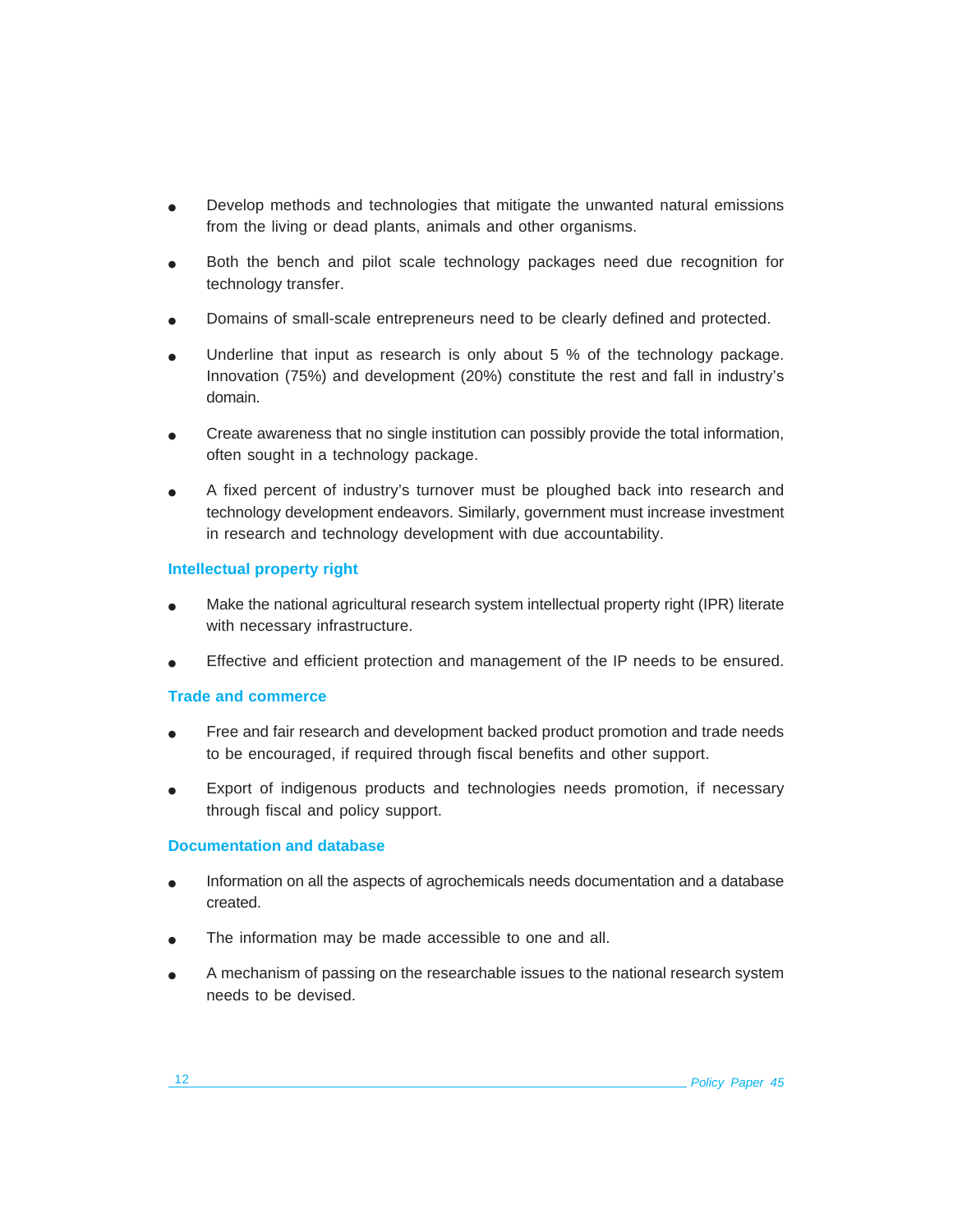### **D. Human resource development and utilization and creation of infrastructure**

#### *Human resource development and utilization*

- Biodiversity management in the context of agrochemical use needs to be included in the curriculla of schools and colleges.
- Manpower with chemistry background available in the National Agricultural Research System (NARS) must address to the chemical issues related to agriculture in general and agrochemicals in particular.
- A strategic national plan for a fruitful utilization of chemists available in NARS needs to be developed.
- The Krishi Vigyan Kendras (KVKs) be strengthened to serve as knowledge based self sustaining agri-clinics to facilitate the diagnosis and finding solution to the constraints related to agricultural production (e.g. soil and crop health, pest, input and produce quality, marketing, post harvest processing, weather forecasts, product recommendation and safety, antidotes, etc.) and render allied services.
- Introduction and promotion of the concept of agricultural graduates as responsible licensed distributors / applicators /consultants of (on) agrochemicals and other agroinputs are suggested.

#### *Creation of infrastructure*

- Establishment of a national centre to cater to all the aspects of education, training, research, development, scale up, commercialization, etc. of agrochemicals including organisms and bioproducts, with a special attention to the problematic areas (control of major pests, quality of imported and exported commodities, etc.) is suggested. Agrochemicals disciplines may be created in all the national and state agricultural universities and research institutes.
- A network of centrally controlled and accredited laboratories may be established to monitor and periodically update the xenobiotic load of the environment related and other natural resources, agricultural and industrial produce and the other commodities.

#### *Others*

Safe food may be integrated with the recognized safety standards, minimum or no risk products and judicious agrochemical management rather than with organic or any other less productive form of agriculture.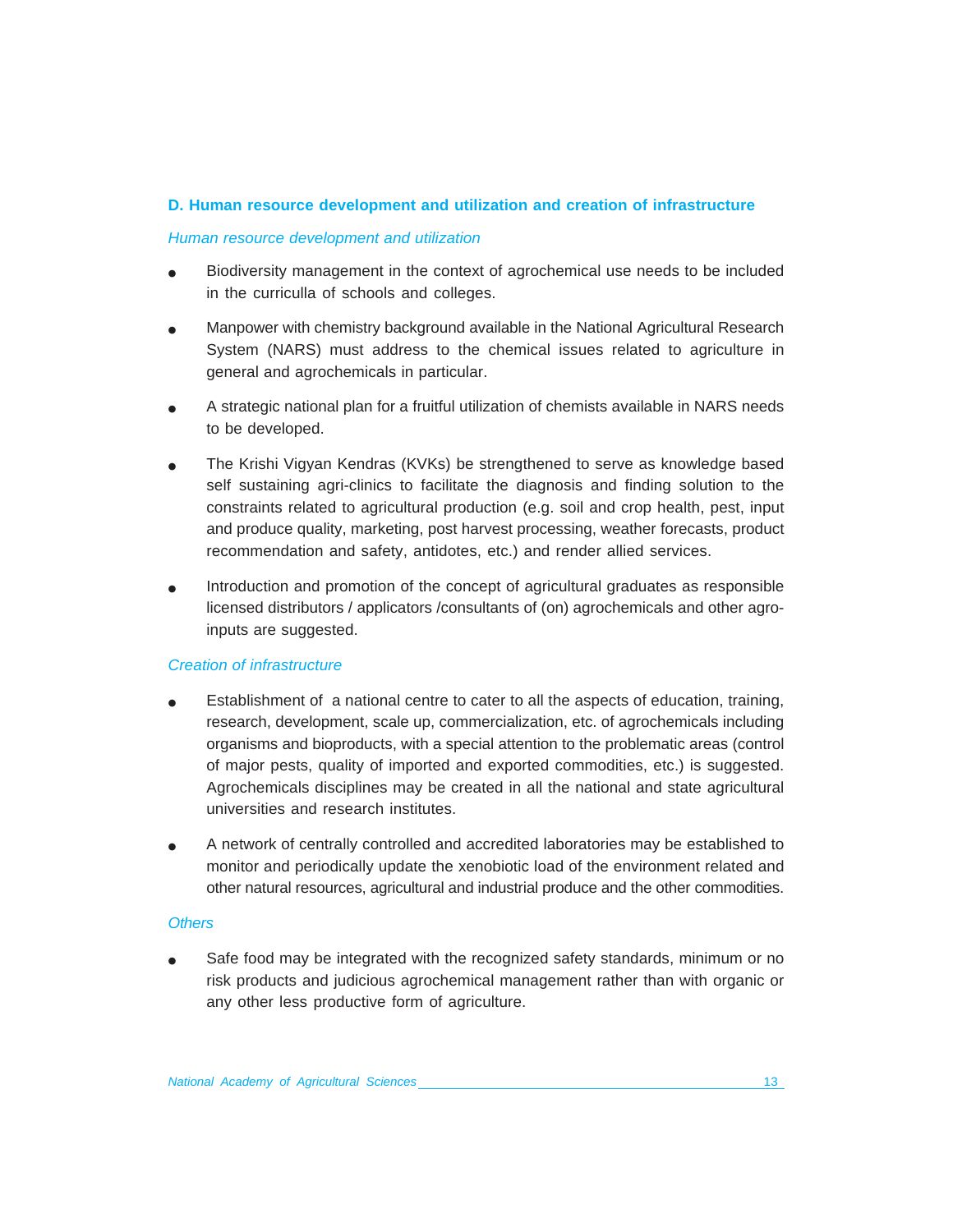- Establishment of multidisciplinary groups at the inter-ministerial level comprising scientists, science managers, and other specialists to periodically review the agrochemical related issues is suggested.
- The urban waste management may be linked to supplementing agrochemical use in agriculture.

### **E. Recommendations**

### **Policy Issues**

- 1. A national centre on agrochemicals, including organisms and bioproducts, to cater to all aspects of education, training, research, development, scale up, commercialization, etc. needs to be established.
- 2. A single nodal agency, like the United States- Environment Protection Agency, to address to the multifarious aspects related to agrochemical use in totality needs to be created.
- 3. A network of centrally controlled and duly accredited laboratories to regularly monitor and update the xenobiotics load of the environment and other natural resources, agricultural and industrial produce and other commodities needs to be established.
- 4. Investment in agrochemicals research, education and technology generation needs to be increased with due accountability.
- 5. Only agricultural graduates should be licensed as responsible distributors/applicators/ consultants of (on) agrochemicals and other agro inputs.
- 6. Safe food should be integrated with the recognized safety standards, minimum or no risk products and judicious agrochemical management.

### **Research & Education**

- 1. Agrochemicals discipline needs to be created in all the national and state agricultural universities and research institutes.
- 2. Biodiversity management in the context of agrochemical use should be included in the curricula of schools and colleges.
- 3. Krishi Vigyan Kendras need to be strengthened as the knowledge based self sustaining agri-clinics for the diagnosis and solution of the constraints related to agricultural production and the human safety.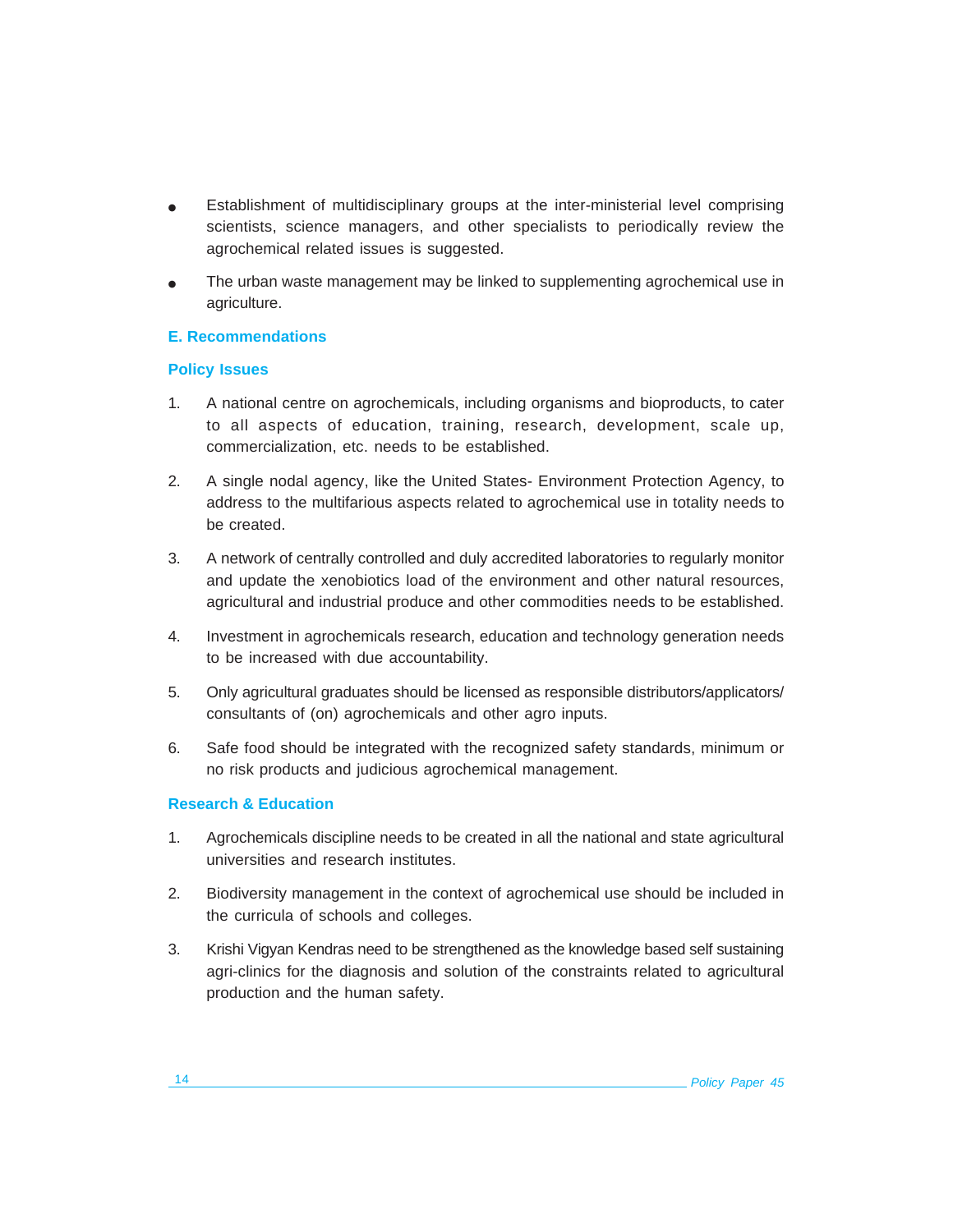- 4. Multi-disciplinary groups at the inter-ministerial level comprising scientists, science managers, and other specialists to overview periodically the agrochemicals scenario need to be established.
- 5. Information on all the aspects of agrochemicals needs to be documented and a database needs to be created. This information should be accessible to one and all. A mechanism should be devised for taking the researchable issues to the national agricultural research system.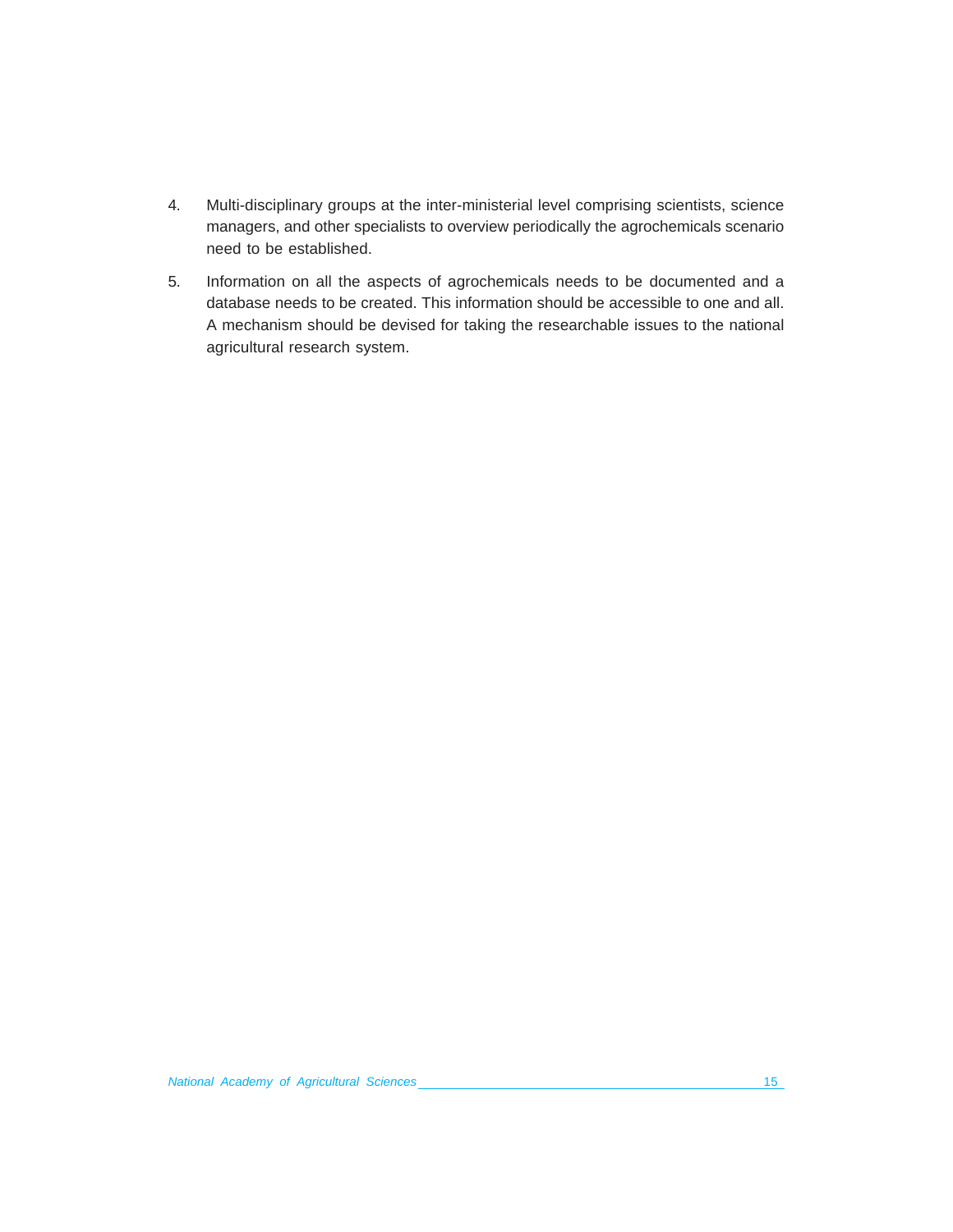### **EXECUTIVE COUNCIL 2010**

### **President**:

#### **Members:**

| a Rai (Delhi)                       | Dr S.A.H. Abidi (Lucknow)                                    |
|-------------------------------------|--------------------------------------------------------------|
| <b>Past President:</b>              | Dr C.L. Acharya (Palampur)                                   |
| waminathan (Chennai/Delhi)<br>dent: | Dr (Ms) Rintu Banerjee (Kharagpur)                           |
| in (Delhi)                          | Dr (Ms) P Geervani (Hyderabad)                               |
| appan (Delhi)                       | Dr (Ms) Shailaja Hittalmani (Bangalore)                      |
| s:<br>garwal (Delhi)                | Dr G. Kalloo (Jabalpur)                                      |
| ivastava (Karnal)                   | Dr A.N. Mukhopadhyay (Lucknow)                               |
| ecretaries:                         | Dr Lalji Singh (Hyderabad)                                   |
| ngh (Delhi)                         | Dr R.P. Singh (Lucknow)                                      |
| a Prasad (Delhi)                    | Dr N.S.L. Srivastava (Vallabha Vidyanagar)                   |
| thak (Lucknow)                      | Dr M.P. Yadav (Gurgaon)                                      |
| Pal (Delhi)                         | Shri Rajiv Mehrishi, Secretary, ICAR,<br><b>ICAR Nominee</b> |
|                                     |                                                              |

Dr Mangala

# **Immediate**

Dr  $M.S. S<sub>0</sub>$ 

### **Vice President**

Dr H.K. Jai Dr S. Ayya

# **Secretaries:**

Dr P.K. Ag Dr A.K. Sriv

### **Foreign Se**

Dr R.B. Sir

# **Editors:**

Dr Rajendra Dr P.S. Pat

## **Treasurer**

Dr Suresh

## 16 *Policy Paper 45*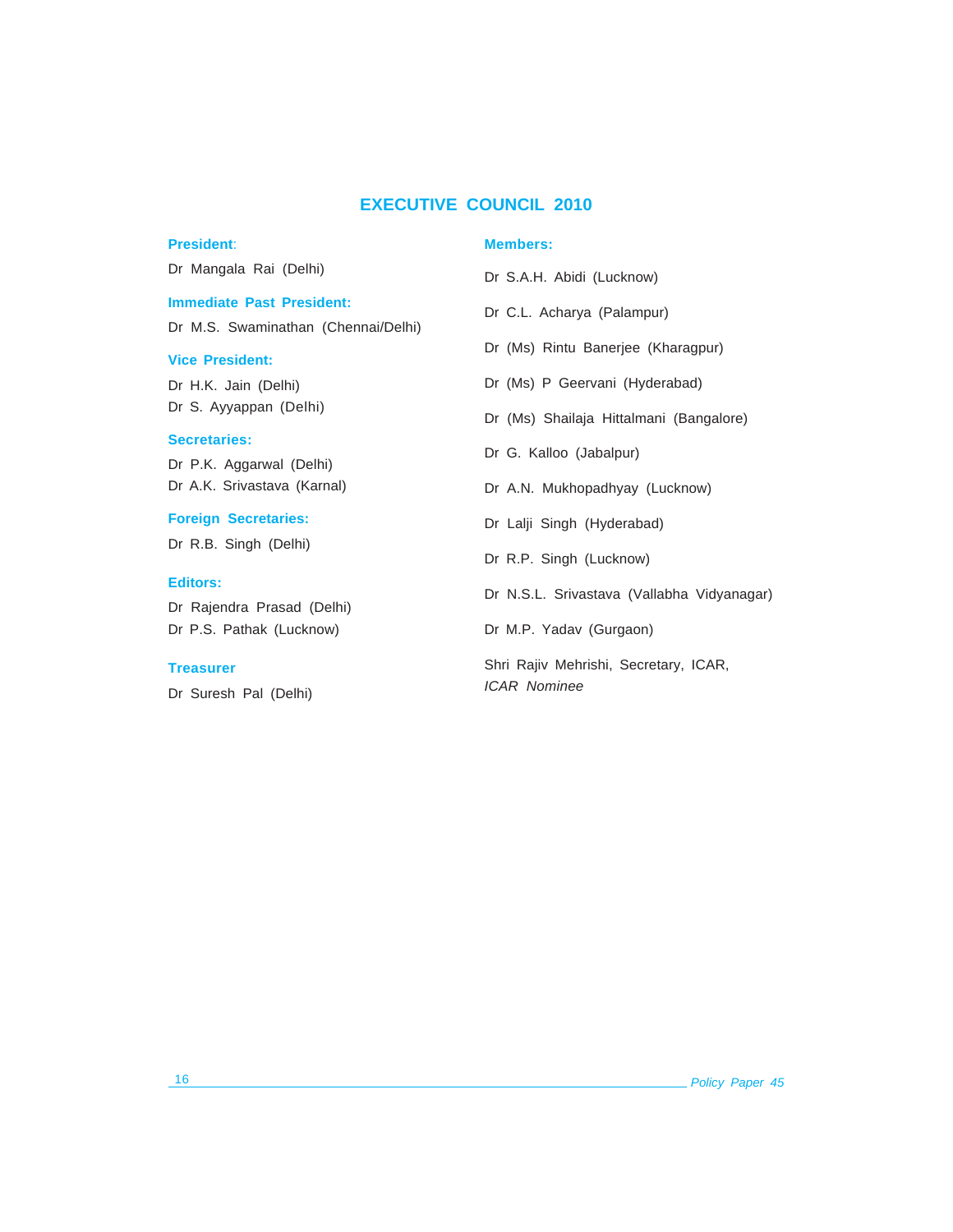| <b>CONVENER</b> | : Dr Balraj S. Parmar, Former Joint Director (Research), Indian Agricultural |
|-----------------|------------------------------------------------------------------------------|
|                 | Research Institute. New Delhi                                                |
| <b>EDITORS</b>  | : Dr Raiendra Prasad                                                         |

**: Dr P.S. Pathak**

**CITATION :** NAAS 2010. "**Agrochemicals Management: Issues and Strategies**". Policy Paper No.45, National Academy of Agricultural Sciences, New Delhi pp 16.

#### **LIST OF PARTICIPANTS**

- 1. Mr R.G. Agarwal, Chairman, Crop Care Federation of India, New Delhi
- 2. Dr Anupama, Senior Scientist, Div. of Agricultural Chemicals, IARI, New Delhi
- 3. Dr P.K. Chhonkar, Former Professor & Head, Div. of Soil Science & Agricultural Chemistry, IARI, New Delhi
- 4. Dr Ashim Chowdhury, Acharya P.C. Ray Professor, Institute of Agricultural Sciences, University of Calcutta, Kolkata
- 5. Dr B.V. David, President, Sun Agro Biotech Research Centre, Chennai
- 6. Dr C. Devakumar, ADG (Edn), ICAR, New Delhi
- 7. Dr A.K. Dikshit, Head, Div. of Agricultural Chemicals, IARI, New Delhi
- 8. Dr (Ms) Prem Dureja, Former Head, Div. of Agricultural Chemicals, IARI, New Delhi
- 9. Dr V.T. Gajbhiya, Professor, Div. of Agricultural Chemicals, IARI, New Delhi
- 10. Dr Somenath Ghosh, CMD, National Research Development Corporation, New Delhi
- 11. Dr Madhuban Gopal, ICAR National Fellow, Div. of Agricultural Chemicals, New Delhi
- 12. Mr Dhruv Gupta, Director, Ozone Biotech, Faridabad
- 13. Dr K.C. Gupta, Director, Anand College of Pharmacy, Agra
- 14. Dr R.L. Gupta, Principal Scientist, Div. of Agricultural Chemicals, New Delhi.
- 15. Dr S.K. Handa, Former Project Coordinator, AICRP on Pesticides Residues, New Delhi
- 16. Mr B.K. Jain, Director, Earth Intl. Pvt. Ltd., New Delhi
- 17. Dr Jintendra Kumar, Senior Scientist, Div. of Agricultural Chemicals, IARI, New Delhi
- 18. Dr Prem Kishore, Former Professor of Entomology, IARI, New Delhi
- 19. Dr Irani Mukherjee, Principal Scientist, Div. of Agricultural Chemicals, IARI, New Delhi
- 20. Dr Anil K. Pant, Professor & Head, Department of Chemistry, G.B. Pant University of Agri. & Tech., Pantnagar
- 21. Dr Balraj.S. Parmar, Former Jt. Director (Research), IARI, New Delhi
- 22. Dr Rajender Parsad, Advisor (R&D), Dhanuka Agritech Ltd., New Delhi
- 23. Dr N.S. Pasricha, Former Director, Potash Research Institute of India, Gurgaon
- 24. Mr A. Pradhan, Sr. Manager & Head, National Research Development Corporation, New Delhi
- 25. Dr Rajendra Prasad, Former ICAR National Professor, New Delhi
- 26. Dr N.K. Roy, Former Head, Div. of Agricultural Chemicals, IARI, New Delhi
- 27. Dr M.S. Sachdev, Principal Scientist, Nuclear Research Laboratory, IARI, New Delhi
- 28. Dr Shashi Bala Singh, Principal Scientist, Div. of Agricultural Chemicals, IARI, New Delhi
- 29. Mr Nitin Singhal, Executive Director, Ozone Biotech, Faridabad
- 30. Mr Salil Singhal, CMD, PI Industries Ltd., Gurgaon
- 31. Dr A.K. Srivastava, Director and Vice-Chancellor, National Dairy Research Institute, Karnal & Secretary, NAAS
- 32. Dr Suresh Walia, Principal Scientist, Div. of Agricultural Chemicals, IARI, New Delhi

Published by Shri H.C. Pathak, Executive Secretary on behalf of **NATIONAL ACADEMY OF AGRICULTURAL SCIENCES** NASC, Dev Prakash Shastry Marg, New Delhi - 110 012 Tel : (011) 25846051-52; Fax: (011) 25846054 Email : naas@vsnl.com; Web site: http://www.naasindia.org